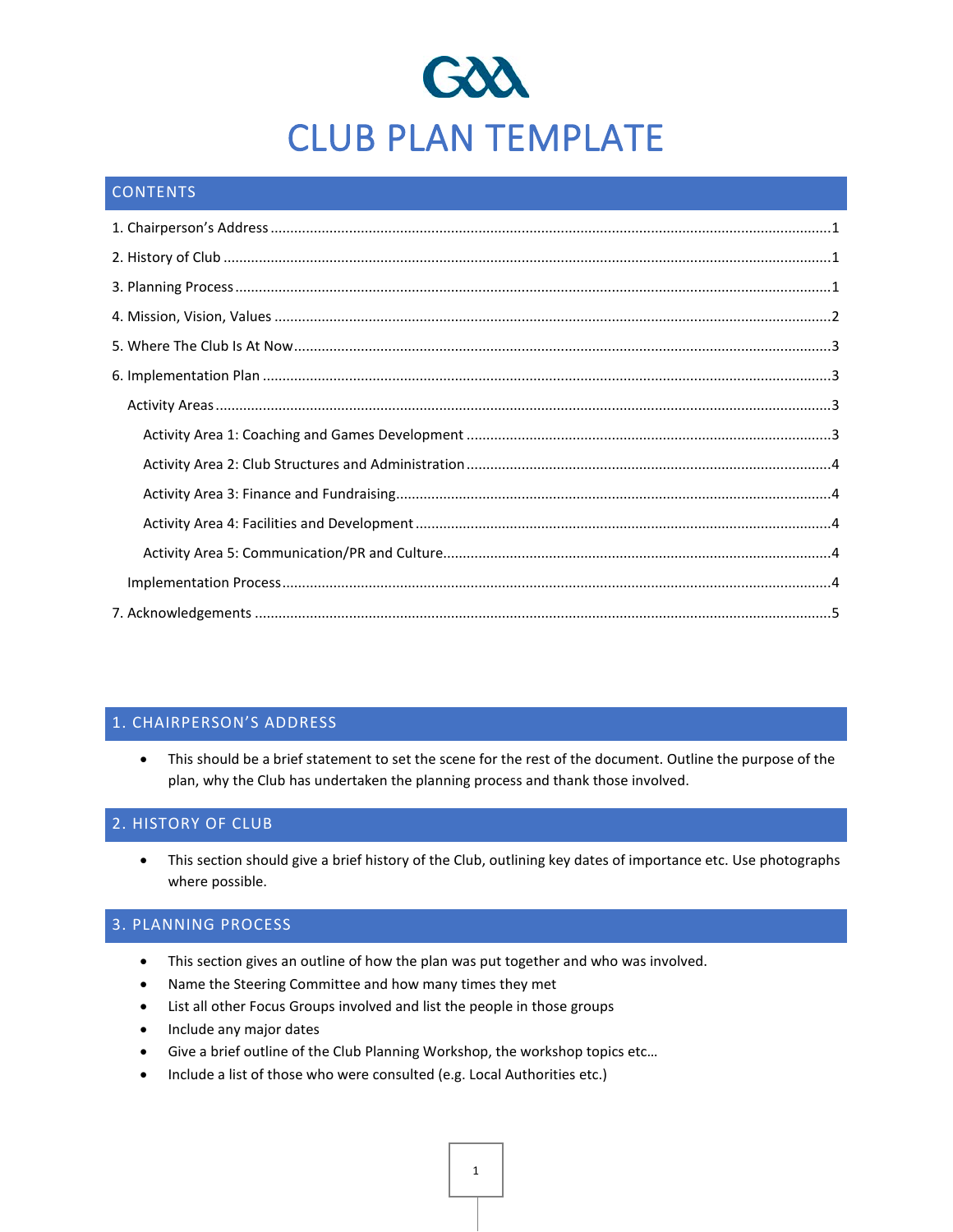

### <span id="page-1-0"></span>4. MISSION, VISION, VALUES

Note: **This should be included word for word.**

#### OUR MISSION

The GAA is a community-based volunteer organisation promoting Gaelic games, Gaelic culture and lifelong participation.

We are dedicated to ensuring that our games and values enrich the lives of our members, families and the communities we serve.

We are committed to active lifelong participation for all and to providing the best facilities.

We actively seek to engage with and include all members of our society.

We promote individual development and well-being, and strive to enable our members to achieve their full potential in their chosen roles.

### OUR VISION

Our vision is that everyone be welcome to participate fully in our games and culture, that they thrive and develop their potential, and be inspired to keep a lifelong engagement with our Association.

#### OUR VALUES

| <b>Values</b>         | <b>What this means</b>                                                                                                                                                                                                                                                                                        |
|-----------------------|---------------------------------------------------------------------------------------------------------------------------------------------------------------------------------------------------------------------------------------------------------------------------------------------------------------|
| Community Identity    | Community is at the heart of our Association<br>$\bullet$<br>Everything we do helps to enrich the communities we serve<br>$\bullet$<br>We foster a clear sense of identity and place<br>$\bullet$<br>We support our members in contributing to the well-being of<br>$\bullet$<br>their respective communities |
| <b>Amateur Status</b> | We are a volunteer-led organisation<br>$\bullet$<br>All our players and members participate in our games as<br>$\bullet$<br>amateurs<br>We provide a games programme at all levels to meet the needs<br>$\bullet$<br>of all our players                                                                       |
| Inclusiveness         | We welcome everyone to be part of our Association<br>$\bullet$                                                                                                                                                                                                                                                |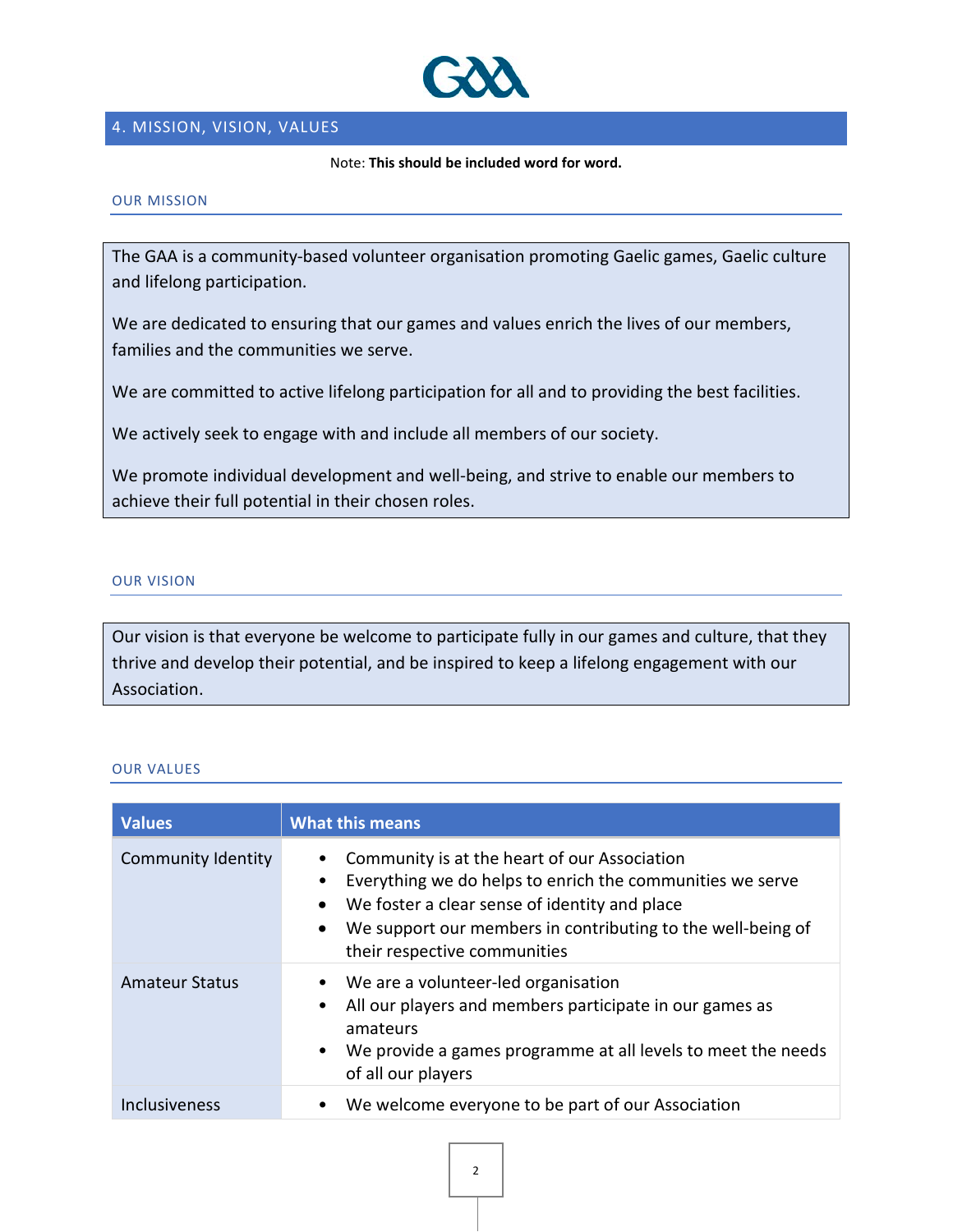

|                | • We support the needs of all of our members                                                                                                                                               |
|----------------|--------------------------------------------------------------------------------------------------------------------------------------------------------------------------------------------|
| Respect        | We respect each other both on and off the playing fields<br>$\bullet$<br>We operate with integrity at all levels<br>$\bullet$<br>We listen and respect the views of all<br>$\bullet$       |
| Player Welfare | We provide the best playing experience for all our players<br>٠<br>We structure our games to allow players of all abilities to reach<br>$\bullet$<br>their potential                       |
| Teamwork       | The cornerstone of our Association is effective teamwork on<br>$\bullet$<br>and off the field<br>Ní neart go cur le chéile (there is no strength without working<br>$\bullet$<br>together) |

### <span id="page-2-0"></span>5. WHERE THE CLUB IS AT NOW

This section outlines the 'where are we now' part of the plan. It gives an overview of where the Club is at in terms of the population in the catchment area, the number of teams, players etc. The 'Activity Area' sections, which come next, will outline the 'what do we want to do' and 'who is going to do it' part of the plan.

It can include:

- Overview of where the Club has come from
- Outline the data gathered in the data gathering sheet e.g. number of teams, registered players, qualified coaches etc.
- An outline of what has changed in the community over the years and the impact on the Club
- Outline of the facilities the Club has in place

### <span id="page-2-1"></span>6. IMPLEMENTATION PLAN

<span id="page-2-3"></span><span id="page-2-2"></span>ACTIVITY AREAS

#### ACTIVITY AREA 1: COACHING AND GAMES DEVELOPMENT

<span id="page-2-4"></span>

| <b>Action</b> | <b>Measure of Success</b> | <b>Expected Timeline</b> |
|---------------|---------------------------|--------------------------|
| Insert action | Insert measure of success | Insert timeline          |
| Insert action | Insert measure of success | Insert timeline          |
| Insert action | Insert measure of success | Insert timeline          |
| Insert action | Insert measure of success | Insert timeline          |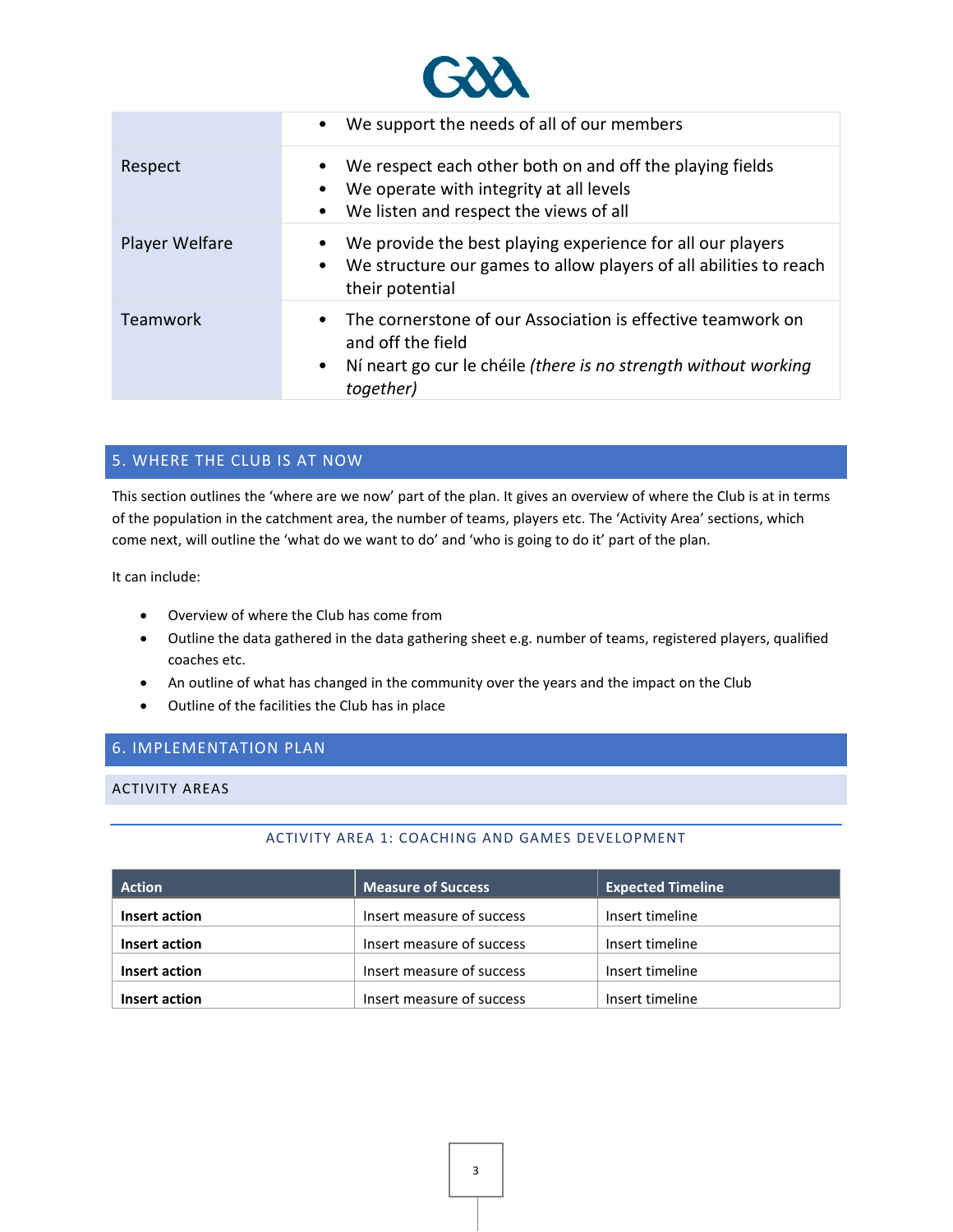

### ACTIVITY AREA 2: CLUB STRUCTURES AND ADMINISTRATION

| <b>Action</b> | <b>Measure of Success</b> | <b>Expected Timeline</b> |
|---------------|---------------------------|--------------------------|
| Insert action | Insert measure of success | Insert timeline          |
| Insert action | Insert measure of success | Insert timeline          |
| Insert action | Insert measure of success | Insert timeline          |
| Insert action | Insert measure of success | Insert timeline          |

### ACTIVITY AREA 3: FINANCE AND FUNDRAISING

<span id="page-3-0"></span>

| <b>Action</b> | <b>Measure of Success</b> | <b>Expected Timeline</b> |
|---------------|---------------------------|--------------------------|
| Insert action | Insert measure of success | Insert timeline          |
| Insert action | Insert measure of success | Insert timeline          |
| Insert action | Insert measure of success | Insert timeline          |
| Insert action | Insert measure of success | Insert timeline          |

#### ACTIVITY AREA 4: FACILITIES AND DEVELOPMENT

<span id="page-3-1"></span>

| <b>Action</b> | <b>Measure of Success</b> | <b>Expected Timeline</b> |
|---------------|---------------------------|--------------------------|
| Insert action | Insert measure of success | Insert timeline          |
| Insert action | Insert measure of success | Insert timeline          |
| Insert action | Insert measure of success | Insert timeline          |
| Insert action | Insert measure of success | Insert timeline          |

#### ACTIVITY AREA 5: COMMUNICATION/PR AND CULTURE

<span id="page-3-2"></span>

| Action        | <b>Measure of Success</b> | <b>Expected Timeline</b> |
|---------------|---------------------------|--------------------------|
| Insert action | Insert measure of success | Insert timeline          |
| Insert action | Insert measure of success | Insert timeline          |
| Insert action | Insert measure of success | Insert timeline          |
| Insert action | Insert measure of success | Insert timeline          |

## <span id="page-3-3"></span>IMPLEMENTATION PROCESS